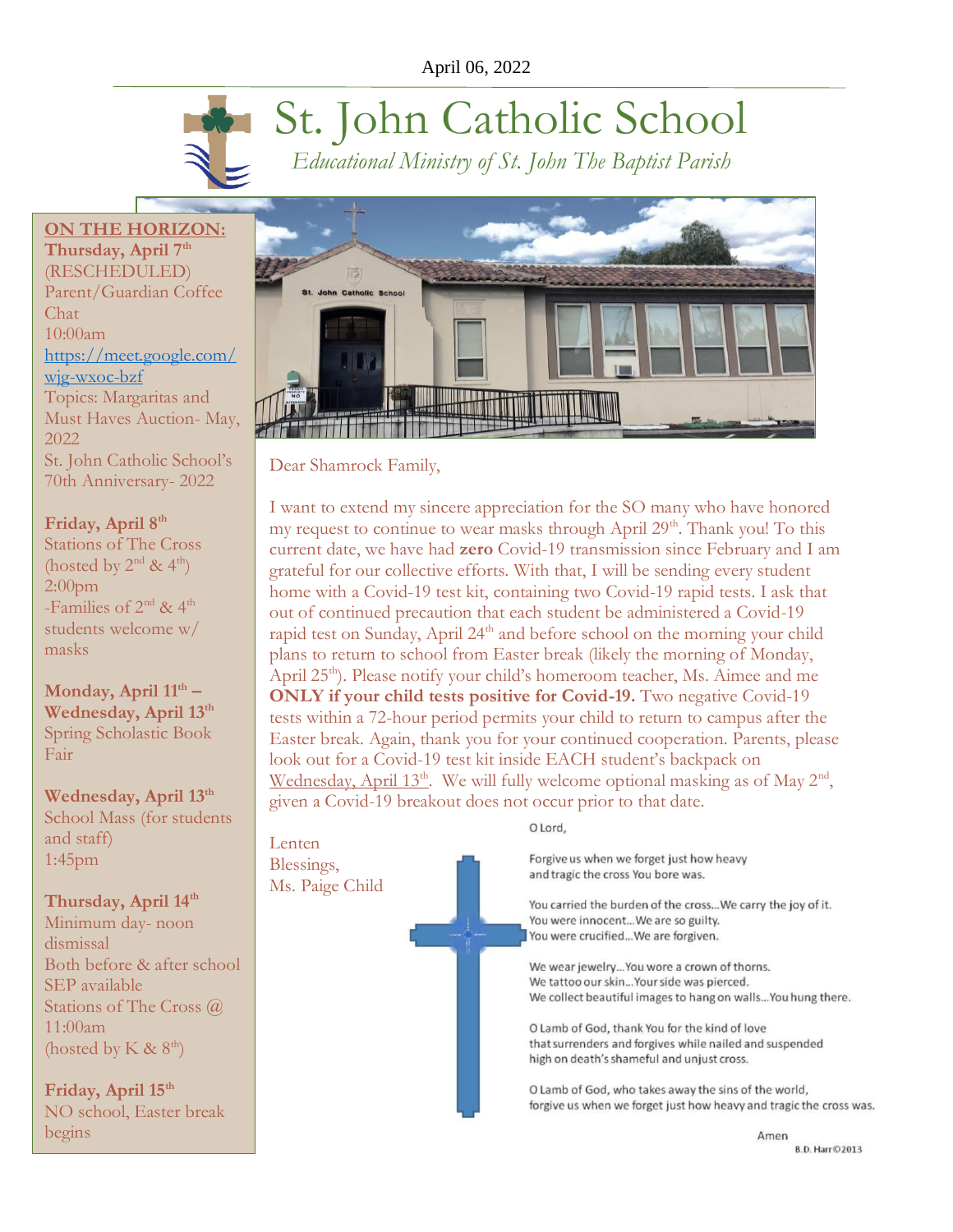## **SHAMROCK SHOUTOUT:**

Thanks to the Sanchez and Tupa families for coming to school on Saturday to offer their time to clean our school while Mr. Lara is out. We appreciate you!

## **SCHOOL PROTOCOL FOR GENERAL ILLNESS:**

Parents should NOT send sick children to school. A child must be fever-free, without the aid of feverreducing medications for 24 hours before returning to school.

#### **NOW ACCEPTING APPLICATIONS FOR THE 2022-2023 SCHOOL YEAR:**

Please share the good news about St. John Catholic School with your friends and family! We are accepting applications now for grades TK-7 for the 2022-2023 school year. Applications are now online (St. John Catholic School 2022-2023 [Application\)](https://registration.powerschool.com/family/gosnap.aspx?action=30275&culture=en). New student testing can be scheduled once the application is submitted. Please contact Ms. Aimee with any questions.

#### **YEARBOOK PICTURES NEEDED!**

Please upload any pictures you have to your TreeRing account in the shared folder section. We are looking for pictures from the first day of school, Catholic Schools' Week, the Fun Run, Halloween, Valentine's Day, CYO sports- girls' basketball and cross country and any other pictures you would like included in the yearbook. Email [kelliott@csdo.org](mailto:kelliott@csdo.org) with any questions.

## **STUDENT LEARNING EXPECTATIONS:**

Shamrocks are students who learn about and actively live the Catholic Faith.

Shamrocks are students who understand and value the importance of serving others and participate in service activities as stewards of God's creation.

Shamrocks are students who are life-long learners and work diligently to grow and achieve academically, spiritually, and socially in order to improve themselves and the world around them.

#### Student Mantra-

*We live our faith, we serve others, and we are life-long learners. We are people of integrity, we are Shamrocks!*

#### **SCRIP FUNDRAISING:**

**Only 1 more time to order SCRIP to earn money towards your 2021-2022 fundraising obligation!** Order forms are attached to this week's newsletter and are due back to the school office by 10:00am on Thursday, April 7th!

Did you know there are over 700 retailers to choose from? Visit [www.shopwithscrip.com](http://www.shopwithscrip.com/) for a complete list of participating vendors! Please contact Ms. Aimee with any questions about the SCRIP program.

## **WHAT IS LOST CAN BE FOUND:**

Our Lost and Found bin, located just outside the school's science lab, is overflowing with jackets and sweatshirts, lunch pails, notebooks, and more. If you have any items "missing," please check the bin. Thank you for your cooperation in returning items to the rightful owner.

# **FAITH FORMATION:**

Generosity is A Virtue<https://www.youtube.com/watch?v=wEO6BEPh1TY>